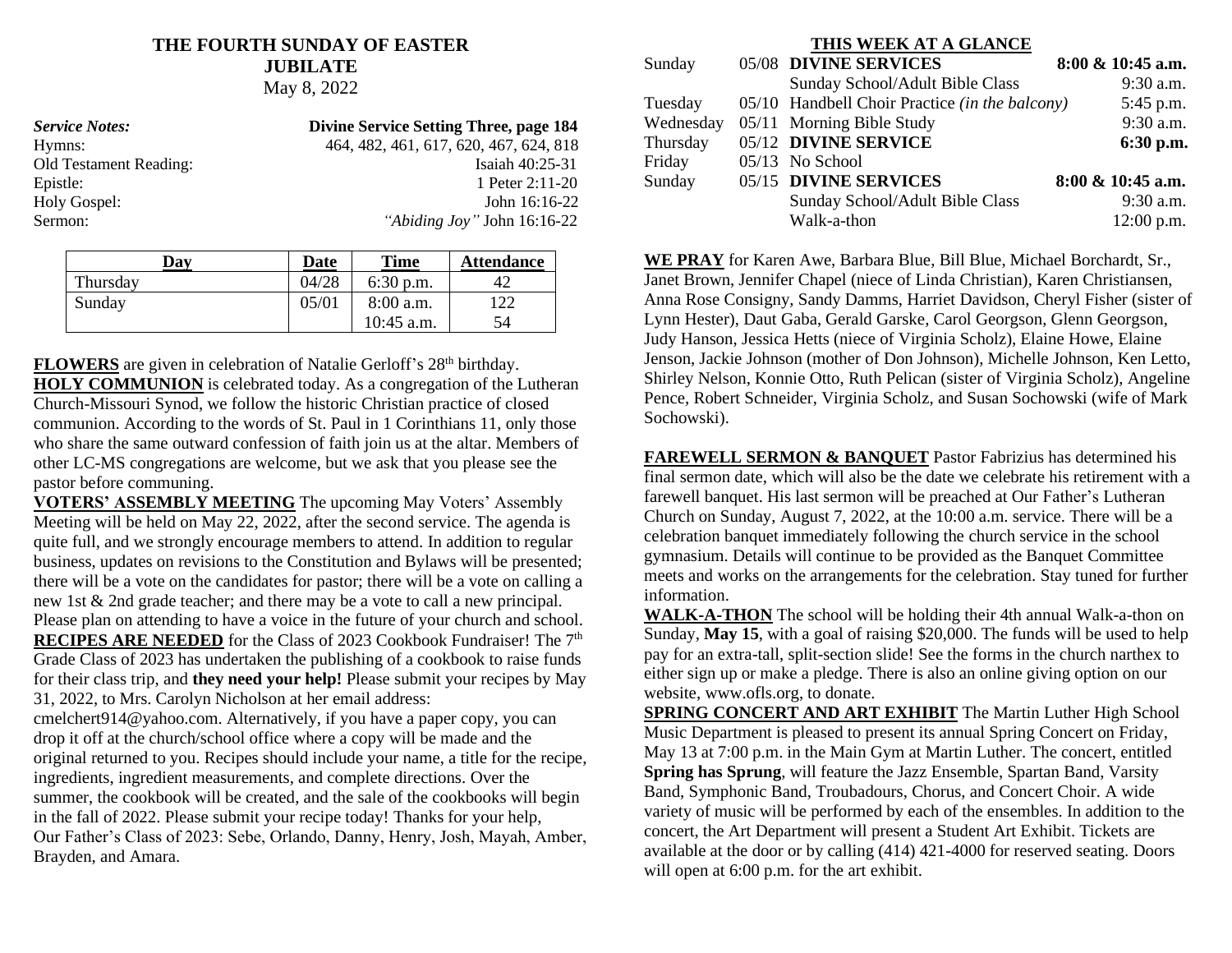**SCRIP** The next order due date is Sunday, June 5. A Scrip order box, order forms, and envelopes are located in the narthex and church/school office. Place your order and check made out to Our Father's in one of the boxes, *OR* you may order online with the Presto Pay Plan at www.shopwithscrip.com. The website has a list of participating retailers. All profits are used to help pay staff health insurance. Call Linda Hojnacki with any questions at (414) 427-5949. **WOODMAN'S GIFT CARDS** are available to purchase in the church/school office. All profits go to the Our Father's Scholarship Fund. Call Linda Hojnacki with any questions at  $(414)$  427-5949.

## *UR FATHER'S EVANGELICAL LUTHERAN CHURCH, SCHOOL, AND CHILDCARE CENTER*

6025 South 27<sup>th</sup> Street Greenfield, WI 53221 www.ofls.org

Rev. Dr. Karl F. Fabrizius, Pastor prfabrizius@ourfatherslutheran.org Church Phone: (414) 282-8220 Pastor's Phone: (414) 529-3999

Mr. Nathan Wingfield, Principal Office Phone: (414) 282-7500

Mrs. Amanda McGraw/Mrs. Michelle Sroka, Childcare Co-Directors Office Phone: (414) 282-9057

# **OUR FATHER'S LUTHERAN CHURCH CALL COMMITTEE UPDATE**

Members of Our Father's Lutheran Church, the Call Committee received the Pastoral Profiles of potential candidates from the District Office. These files are in the Church-School Office and are available to the Congregation for reading. They are not permitted, by the SWD Office, to be removed from the Church Office, nor can members request photocopies of them.

The Call Committee met on Monday, April 11, and narrowed the search of potential candidates to a preliminary list of 6. The Call Committee considers the following items in establishing a list of candidates:

- 1. Faithful adherence to Holy Scriptures and the Lutheran Confessions.
- 2. Use of the Lutheran Hymnal and Liturgy only for all worship services.
- 3. The practice of Early Admission to the Lord's Supper by prepared candidates.
- 4. Commitment to Lutheran Education and our Grade school in assisting parents in bringing up their children in the nurture and admonition of the Lord.
- 5. Sermon practice that is focused on the text and preaching the Word in its Truth and Purity.

The Call Committee will meet again on April 19 to continue the Call Process for a Pastor. If you have questions, please direct them to Dave Felber, Chair of the Board of Elders.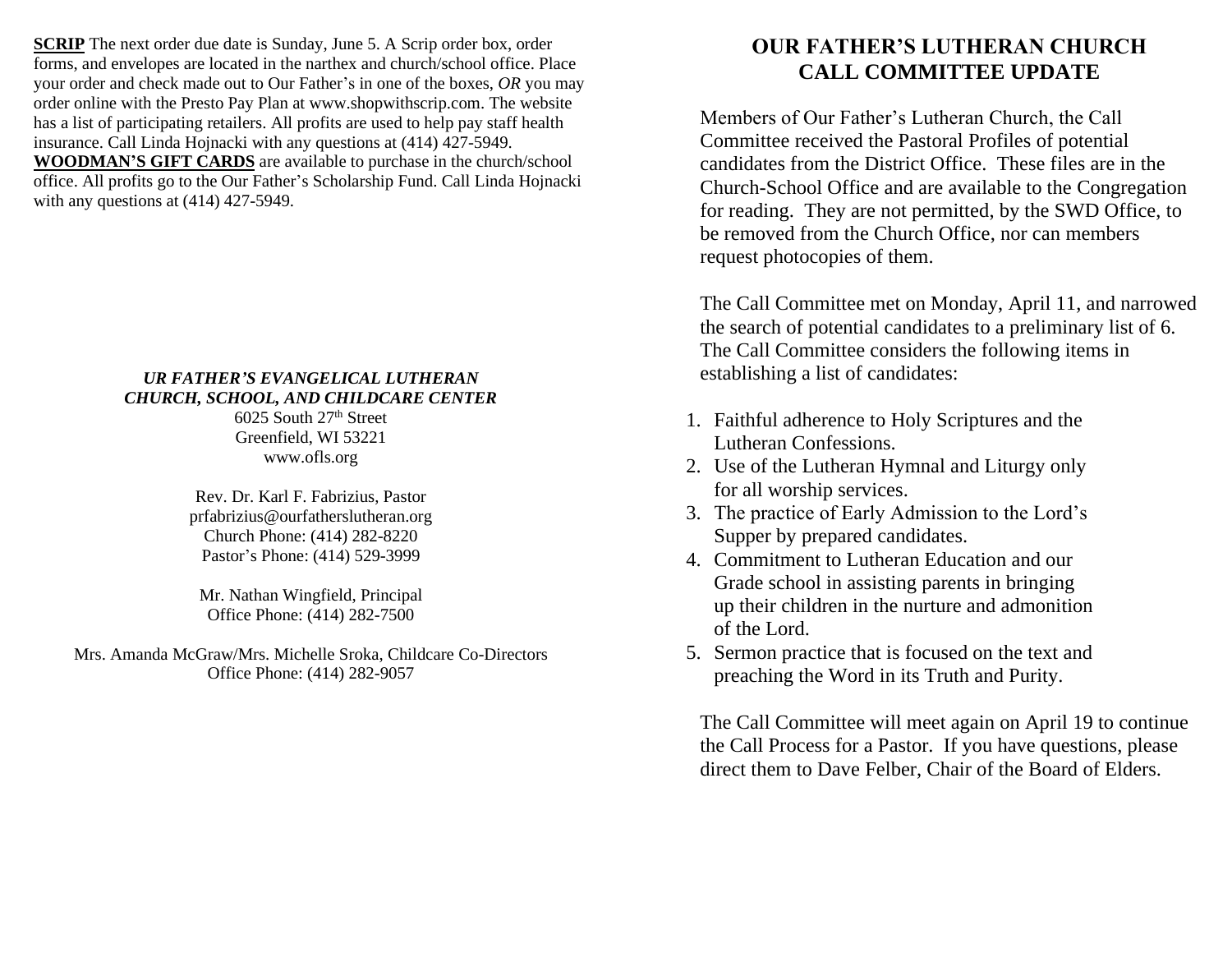## **THE READINGS AND PSALMODY FOR THE FOURTH SUNDAY OF EASTER JUBILATE May 8, 2022**

# **THE OLD TESTAMENT READING**

# **Isaiah 40:25-31 (ESV)**

 $25$  To whom then will you compare me, that I should be like him? says the Holy One.

 $26$  Lift up your eyes on high and see: who created these? He who brings out their host by number, calling them all by name, by the greatness of his might, and because he is strong in power not one is missing.

 $^{27}$  Why do you say, O Jacob, and speak, O Israel, "My way is hidden from the Lord, and my right is disregarded by my God"?

 $28$  Have you not known? Have you not heard? The Lord is the everlasting God, the Creator of the ends of the earth. He does not faint or grow weary; his understanding is unsearchable.

 $^{29}$  He gives power to the faint, and to him who has no might he increases strength.

<sup>30</sup> Even youths shall faint and be weary, and young men shall fall exhausted;

 $31$  but they who wait for the Lord shall renew their strength; they shall mount up with wings like eagles; they shall run and not be weary; they shall walk and not faint.

A: This is the Word of the Lord.

**C: Thanks be to God.**

# **THE EPISTLE READING**

# **1 Peter 2:11-20 (ESV)**

 $11$  Beloved, I urge you as sojourners and exiles to abstain from the passions of the flesh, which wage war against your soul.

 $12$  Keep your conduct among the Gentiles honorable, so that when they speak against you as evil doers, they may see your good deeds and glorify God on the day of visitation.

 $13$  Be subject for the Lord's sake to every human institution,

whether it be to the emperor as supreme,

 $14$  or to governors as sent by him to punish those who do evil and to praise those who do good.

 $15$  For this is the will of God, that by doing good you should put to silence the ignorance of foolish people.

<sup>16</sup> Live as people who are free, not using your freedom as a cover-up for evil, but living as servants of God.

 $17$  Honor everyone. Love the brotherhood. Fear God. Honor the emperor. <sup>18</sup> Servants, be subject to your masters with all respect, not only to the good and gentle but also to the unjust.

 $19$  For this is a gracious thing, when, mindful of God, one endures sorrows while suffering unjustly.

 $20$  For what credit is it if, when you sin and are beaten for it, you endure? But if when you do good and suffer for it you endure, this is a gracious thing in the sight of God.

A: This is the Word of the Lord.

**C: Thanks be to God.**

# **THE HOLY GOSPEL**

# **John 16:16-22 (ESV)**

<sup>16</sup> "A little while, and you will see me no longer; and again a little while, and you will see me."

<sup>17</sup> So some of his disciples said to one another, "What is this that he says to us, 'A little while, and you will not see me, and again a little while, and you will see me'; and, 'because I am going to the Father'?"

<sup>18</sup> So they were saying, "What does he mean by 'a little while'? We do not know what he is talking about."

 $19$  Jesus knew that they wanted to ask him, so he said to them, "Is this what you are asking yourselves, what I meant by saying, 'A little while and you will not see me, and again a little while and you will see me'?  $20$  Truly, truly, I say to you, you will weep and lament, but the world will

rejoice. You will be sorrowful, but your sorrow will turn into joy.

 $21$  When a woman is giving birth, she has sorrow because her hour has come, but when she has delivered the baby, she no longer remembers the anguish, for joy that a human being has been born into the world.

 $22$  So also you have sorrow now, but I will see you again and your hearts will rejoice, and no one will take your joy from you.

P: This is the Gospel of the Lord.

**C: Praise be to Thee, O Christ.**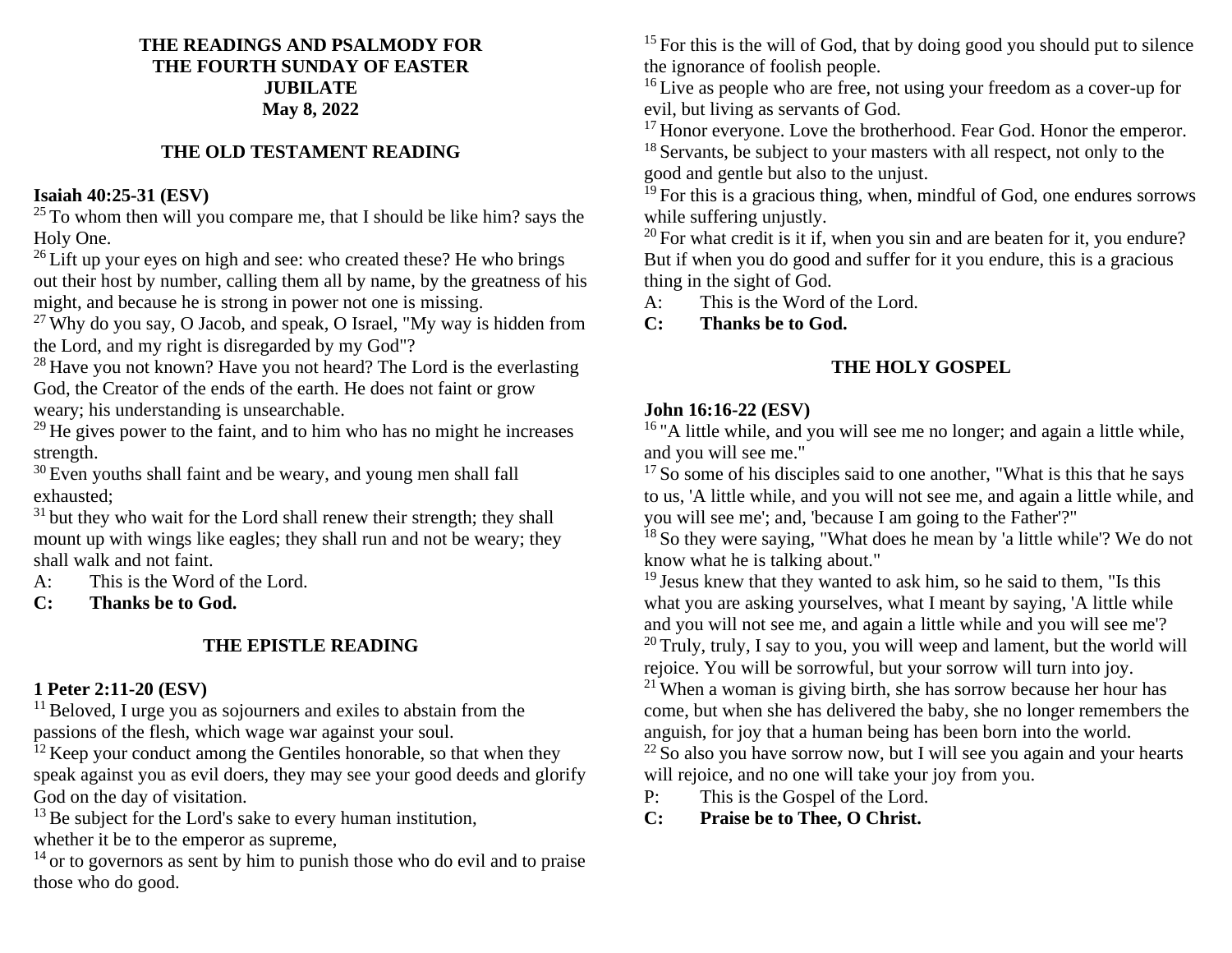### **THE PSALMODY**

#### **INTROIT**

#### **Psalm 147:1-11 (ESV)**

<sup>1</sup> Praise the LORD! For it is good to sing praises to our God; for it is pleasant, and a song of praise is fitting.  ${}^{2}$  The LORD builds up Jerusalem; he gathers the outcasts of Israel.  $3$  He heals the brokenhearted and binds up their wounds. <sup>4</sup>He determines the number of the stars; he gives to all of them their names. <sup>5</sup>Great is our Lord, and abundant in power; his understanding is beyond measure. <sup>6</sup> The LORD lifts up the humble; he casts the wicked to the ground.  $7 \text{Sing}$  to the LORD with thanksgiving; make melody to our God on the lyre! <sup>8</sup>He covers the heavens with clouds; he prepares rain for the earth; he makes grass grow on the hills. 9 He gives to the beasts their food, and to the young ravens that cry. 10 His delight is not in the strength of the horse, nor his pleasure in the legs of a man,  $11$  but the LORD takes pleasure in those who fear him, in those who hope in his steadfast love.

Shout for joy to God, all the earth. Alle- | luia.\* Sing the glory of his name; give to him glorious praise! Alle- | luia. Say to God, "How awesome | are your deeds!\* So great is your power that your enemies come cringing | to you." Come and see what | God has done:\* he is awesome in his deeds toward the chil- | dren of man. Bless our God, O | peoples;\* let the sound of his | praise be heard, who has kept our soul among the | living\* and has not let our | feet slip. **Glory be to the Father and** | **to the Son**\*  **and to the Holy** | **Spirit; as it was in the be-** | **ginning,**\*  **is now, and will be forever.** | **Amen.** Shout for joy to God, all the earth. Alle- | luia.\* Sing the glory of his name; give to him glorious praise! Alle- | luia.

*Psalm 66:3, 5, 8-9; antiphon: vv. 1-2*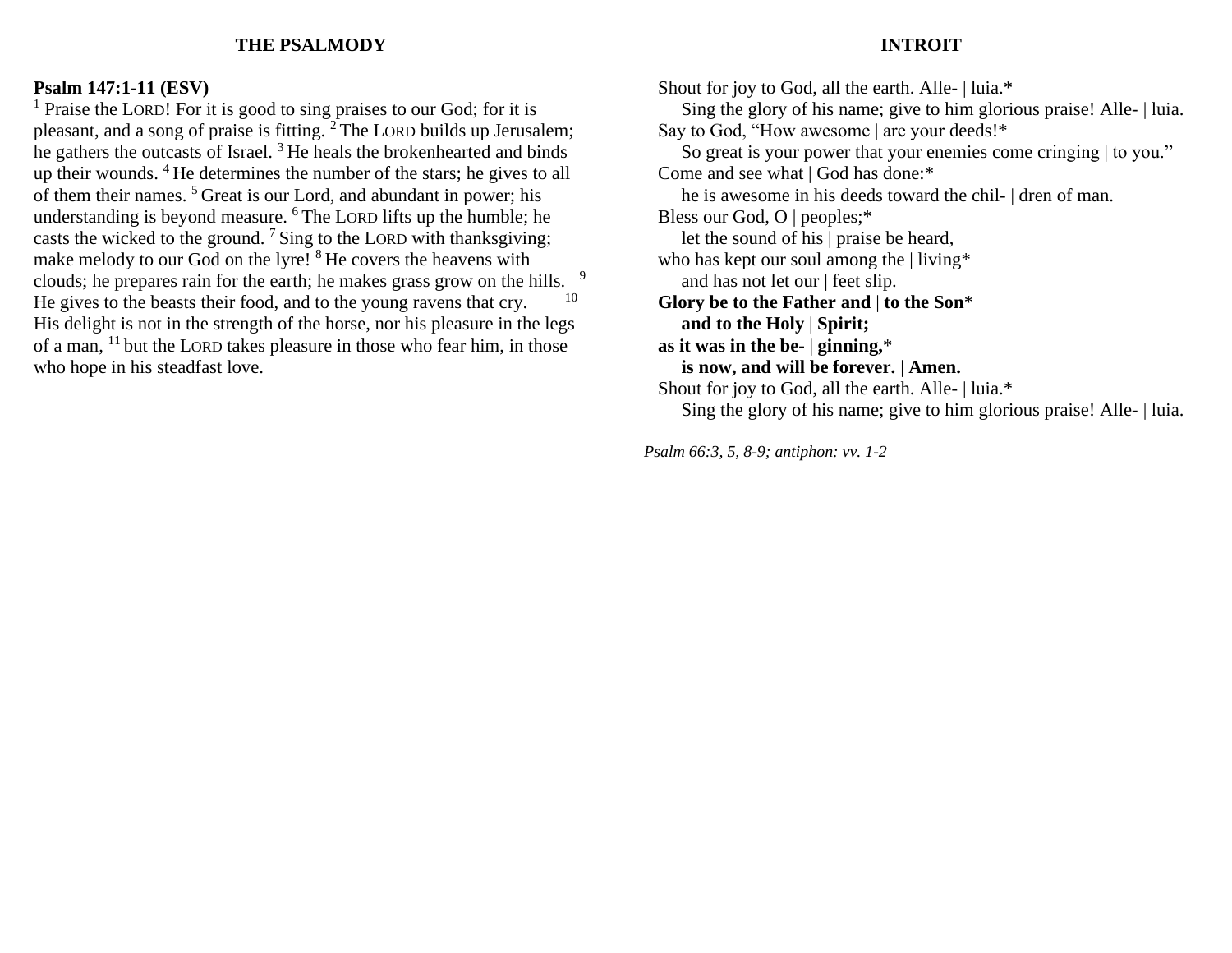# **THE CONGREGATION AT PRAYER FOR THE WEEK OF THE FOURTH SUNDAY OF EASTER JUBILATE** "Abiding Joy" May 8 through May 14, 2022

*Jubilate means "make a shout of joy." The shout of joy and victory would echo through the camp of Israel when she had defeated her enemies. So now the Church is filled with the great shout of joy over our Lord's swallowing up death by His own death and resurrection. Here we proclaim the works of the Lord Sunday after Sunday and invite the world to come and see the works of the Lord. How shall they see these works? They are to be seen in the preaching of the Gospel because in the hearing of the deeds of Christ, who was sent by His Father, the Holy Spirit reveals the great victory. What is the Gospel? It is not a new way of living, but the good news of what God has done, continues to do, and will do for us in Christ. Through the Gospel, the Spirit of God calls us to faith and then preserves us in the true faith. We raise the shout of joy that He keeps our soul among the living and does not allow our feet to be moved.*

**INVOCATION:** In the name of the Father and of the Son and of the Holy Spirit. **AMEN. THE CREED**

**VERSE:** <sup>22</sup> Continue in the faith, ... through many tribulations we must enter the kingdom of God. **Acts 14:22 (ESV)**

**COLLECT FOR THE WEEK:** Almighty God, You show those in error the light of Your truth so that they may return to the way of righteousness. Grant faithfulness to all who are admitted into the fellowship of Christ's Church that they may avoid whatever is contrary to their confession and follow all such things as are pleasing to You; through Jesus Christ, Your Son, our Lord, who lives and reigns with You and the Holy Spirit, one God, now and forever. **AMEN. PSALM OF THE WEEK:** 85

**PSALMODY PRAYER:** Show us Your mercy, O Lord, and grant us Your salvation. Open my ears to hear that I may fear You and trust in Your righteousness for You alone give what is good. **AMEN.**

| <b>READINGS FOR THE WEEK</b> |               |
|------------------------------|---------------|
| Monday                       | Luke 11:14-36 |
| Tuesday                      | Luke 12:13-34 |
| Wednesday                    | Luke 15:1-10  |
| Thursday                     | Luke 15:11-32 |
| Friday                       | NO SCHOOL     |
| Saturday                     | John 16:5-15  |

### **CATECHISM FOR THE WEEK: Table of Duties To Employers and Supervisors**

Masters, treat your slaves in the same way. Do not threaten them, since you know that He who is both their Master and yours is in heaven, and there is no favoritism with Him. *Ephesians 6:9*

### **To Youth**

Young men, in the same way be submissive to those who are older. All of you, clothe yourselves with humility toward one another, because, "God opposes the proud but gives grace to the humble." Humble yourselves, therefore, under God's mighty hand, that He may lift you up in due time. *1 Peter 5:5-6*

**Luther, On Romans 6:6, 10 (1516):** Therefore, the term "body of sin" ought not be understood as something mystical, as many people do who imagine that "body of sin" refers to a whole mountain of evil works, but rather it refers to this very body which we are carrying around. It is called the "body of sin" because it inclines against the spirit and toward sin. And the seed of the devil dwells in it; hence the Lord in Gen. 3:15 says: "I will put enmity between your seed and her seed." The seed of the woman is the Word of God in the church, because it inclines toward righteousness and good works. The seed of the devil is sin itself, the tinder and evil lust in our flesh. .

. . The flesh has the seed of the devil in it and is seeking to bring forth sin and bear sinful fruit. But the Spirit possesses the seed of God and seeks to bring forth righteousness and the fruits of righteousness. . . . *The death He died He died to sin.* The meaning is that we must undergo this spiritual death only once. For whoever dies thus lives for all eternity. Therefore, we must not return to our sin in order to die to sin again. . . . For death does not put an end to this kind of life against its will, as it does with physical life, but this is the beginning of eternal life. Hence we read in

John 11:26: "Whoever believes in Me shall never die," that is, as long as he does not willingly turn away from this spiritual life, he cannot die. This spiritual life will be strengthened in the future in such a way that a person cannot be turned away, for no one would want to be turned away who has been given the complete perfection of an eternal will. For just as the ray of the sun is eternal because the sun is eternal, so the spiritual life is eternal because Christ is eternal, so also the grace which flows out of Him is from His eternal nature.